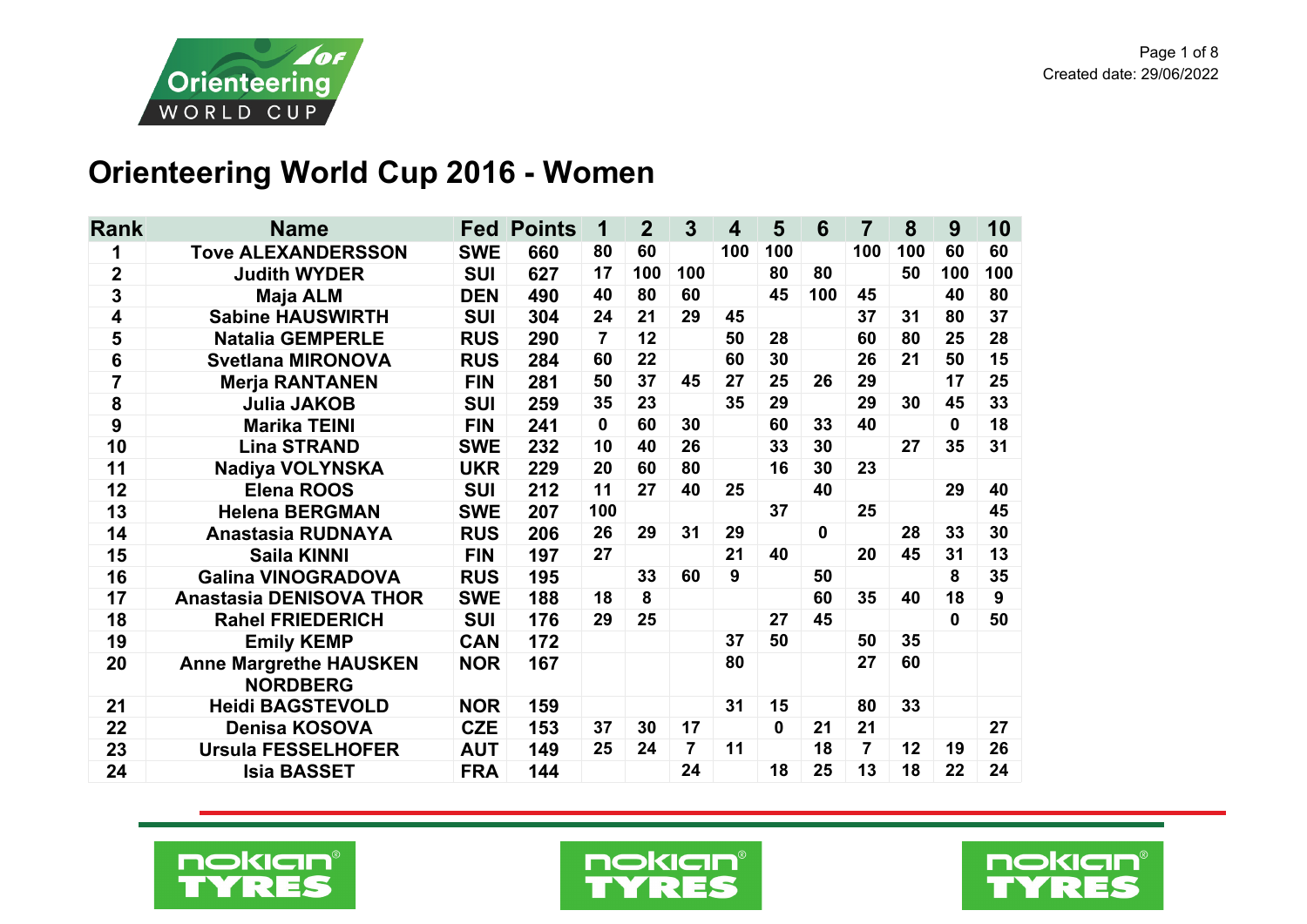

| <b>Rank</b> | <b>Name</b>                     | Fed        | <b>Points</b> | 1            | $\overline{2}$          | $\mathbf{3}$     | $\overline{\mathbf{4}}$ | 5              | $6\phantom{1}6$ | $\overline{7}$ | 8        | 9  | 10             |
|-------------|---------------------------------|------------|---------------|--------------|-------------------------|------------------|-------------------------|----------------|-----------------|----------------|----------|----|----------------|
| 25          | <b>Sari ANTTONEN</b>            | <b>FIN</b> | 140           | 16           | 28                      | 37               | 0                       |                | 1               |                |          | 37 | 21             |
| 26          | <b>Venla HARJU</b>              | <b>FIN</b> | 138           | 45           | 27                      | 33               |                         | 33             |                 |                |          |    |                |
| 26          | <b>Karolin OHLSSON</b>          | <b>SWE</b> | 138           |              | 35                      | 21               | 6                       |                | 28              |                |          | 28 | 20             |
| 28          | <b>Ida Marie NAESS BJOERGUL</b> | <b>NOR</b> | 131           | 33           |                         |                  | 24                      | 20             | 37              |                |          |    | 17             |
| 29          | <b>Anna BACHMAN</b>             | <b>SWE</b> | 130           | 19           | 10                      |                  | 20                      | 21             |                 | 15             | 23       | 16 | 6              |
| 30          | <b>Yulia NOVIKOVA</b>           | <b>RUS</b> | 117           | 23           | 21                      |                  | 28                      | 12             |                 |                |          | 26 | $\overline{7}$ |
| 31          | <b>Silje Ekroll JAHREN</b>      | <b>NOR</b> | 114           | 3            |                         | 27               | 17                      |                | 35              |                |          | 9  | 23             |
| 31          | <b>Sarina KYBURZ</b>            | <b>SUI</b> | 114           |              |                         | 22               |                         | 13             |                 | 24             |          | 25 | 30             |
| 33          | Dana SAFKA BROZKOVA             | <b>CZE</b> | 112           | 31           |                         |                  | 33                      | 10             |                 | 14             | 24       |    |                |
| 34          | <b>Sofia HAAJANEN</b>           | <b>FIN</b> | 111           | $\mathbf 0$  | 31                      | 1                | 31                      | 23             |                 |                | 25       |    |                |
| 35          | <b>Natalia EFIMOVA</b>          | <b>RUS</b> | 100           | 12           |                         |                  | 27                      |                |                 | 30             |          | 23 | 8              |
| 36          | <b>Lilian FORSGREN</b>          | <b>SWE</b> | 90            | 14           | 15                      | 15               |                         |                |                 |                |          | 27 | 19             |
| 36          | <b>Ingjerd MYHRE</b>            | <b>NOR</b> | 90            | $\mathbf{0}$ | 18                      | 11               | 15                      |                |                 |                |          | 30 | 16             |
| 38          | <b>Hollie ORR</b>               | <b>GBR</b> | 89            | 22           | 11                      |                  | 40                      |                |                 | 16             | $\bf{0}$ |    |                |
| 39          | <b>Emma JOHANSSON</b>           | <b>SWE</b> | 84            | 30           |                         |                  | $\mathbf{3}$            | $\overline{7}$ |                 | 18             | 26       |    |                |
| 40          | <b>Amelie CHATAING</b>          | <b>FRA</b> | 72            |              |                         | 19               |                         | 0              |                 | 31             | 22       |    |                |
| 41          | <b>Sara HAGSTROM</b>            | <b>SWE</b> | 71            | $\mathbf{0}$ | 21                      |                  |                         | 1              | 17              |                |          | 10 | 22             |
| 42          | <b>Mari FASTING</b>             | <b>NOR</b> | 70            |              |                         |                  |                         |                |                 | 33             | 37       |    |                |
| 43          | <b>Cecilie Friberg KLYSNER</b>  | <b>DEN</b> | 69            |              |                         | 25               |                         | 8              | 23              |                | 13       |    |                |
| 44          | <b>Jana STEHLIKOVA</b>          | <b>CZE</b> | 68            |              |                         |                  | 18                      | 19             |                 |                | 6        | 20 | 5              |
| 45          | <b>Adela FINSTRLOVA</b>         | <b>CZE</b> | 67            | 21           |                         |                  | $\overline{7}$          | 17             | 16              | 6              |          |    |                |
| 46          | <b>Emma JOHANSSON</b>           | <b>NOR</b> | 66            | 28           |                         |                  | 16                      | 22             |                 |                |          |    |                |
| 47          | <b>Anna DVORIANSKAIA</b>        | <b>RUS</b> | 63            | $\mathbf{0}$ | $\overline{\mathbf{4}}$ | 35               |                         |                | 14              |                |          | 0  | 10             |
| 48          | <b>Laura RAMSTEIN</b>           | <b>AUT</b> | 59            | $\mathbf 0$  |                         | 20               | 1                       | 9              |                 |                | 5        | 12 | 12             |
| 49          | <b>Alva OLSSON</b>              | <b>SWE</b> | 57            | 14           | 5                       | $\boldsymbol{9}$ | 22                      |                |                 |                |          | 7  |                |
| 50          | <b>Marianne ANDERSEN</b>        | <b>NOR</b> | 55            |              |                         |                  |                         | 24             | 31              |                |          |    |                |
| 51          | <b>AnniMaija FINCKE</b>         | <b>FIN</b> | 52            |              |                         |                  | 23                      | $\mathbf{0}$   |                 |                | 29       |    |                |
| 52          | <b>Fanni GYURKO</b>             | <b>HUN</b> | 50            | 9            |                         | $\mathbf 0$      |                         |                | 24              | 8              | 9        |    |                |





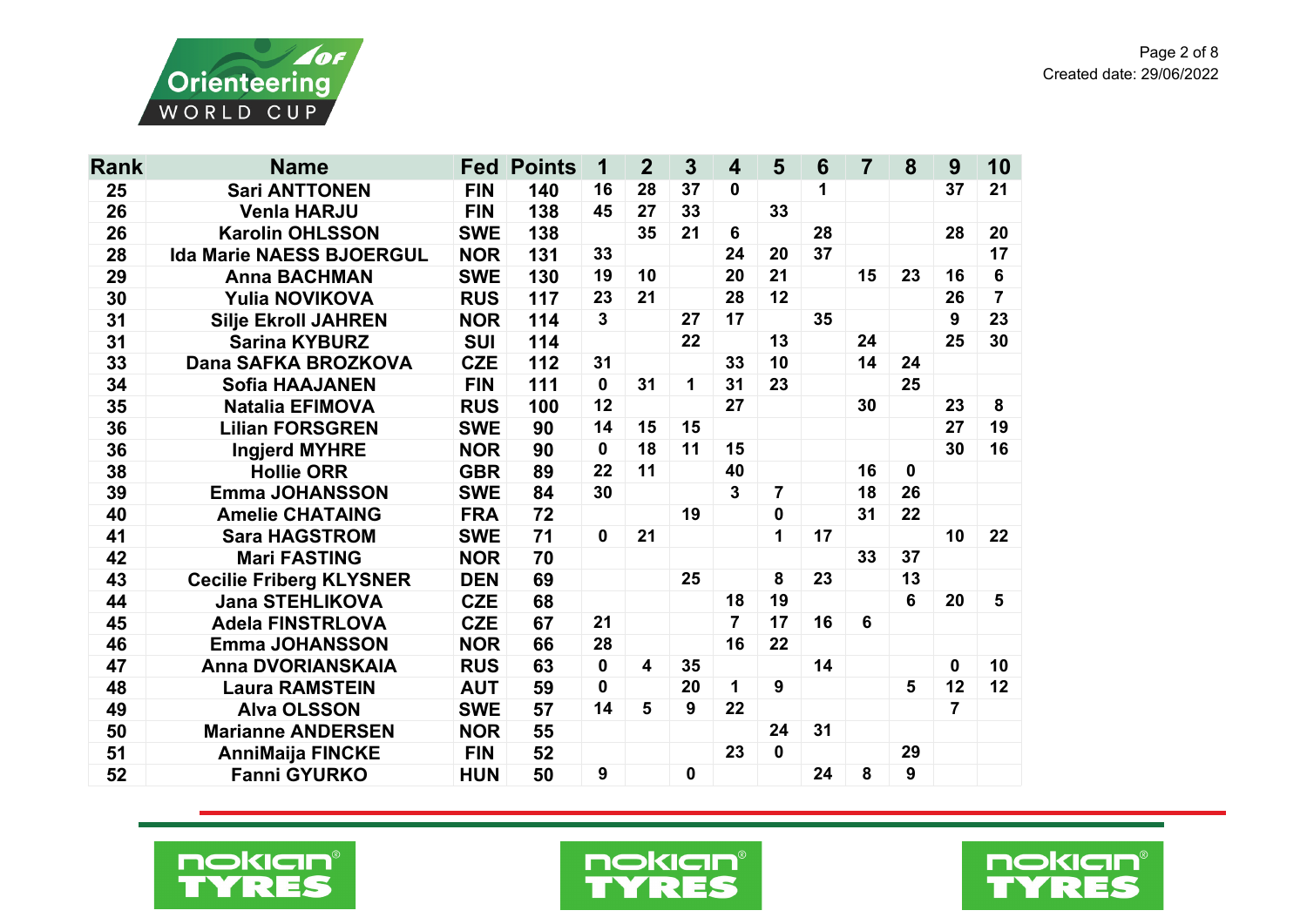

| <b>Rank</b> | <b>Name</b>                                 |            | <b>Fed Points</b> | 1            | $\overline{2}$ | $\overline{3}$          | $\overline{\mathbf{4}}$ | 5              | $6\phantom{1}6$ | $\overline{7}$ | 8            | 9              | 10                      |
|-------------|---------------------------------------------|------------|-------------------|--------------|----------------|-------------------------|-------------------------|----------------|-----------------|----------------|--------------|----------------|-------------------------|
| 53          | <b>Sina TOMMER</b>                          | <b>SUI</b> | 49                |              |                |                         | 19                      |                |                 |                |              | 15             | 15                      |
| 54          | <b>Ida BOBACH</b>                           | <b>DEN</b> | 47                |              |                |                         |                         | 35             |                 | 12             | $\mathbf 0$  |                |                         |
| 55          | <b>Kirsi NURMI</b>                          | <b>FIN</b> | 46                |              | 18             | 28                      |                         |                |                 |                |              |                |                         |
| 56          | <b>Carlotta SCALET</b>                      | <b>ITA</b> | 45                |              |                | 23                      |                         | $\overline{2}$ | 10              | $\mathbf{3}$   |              | $\mathbf{3}$   | $\overline{\mathbf{4}}$ |
| 57          | <b>Catherine TAYLOR</b><br><b>GBR</b>       |            | 43                | $\mathbf 0$  |                |                         | $\bf{0}$                | 26             |                 |                | 17           |                |                         |
| 58          | <b>Annika RIHMA</b>                         | <b>EST</b> | 42                | 8            | $\overline{7}$ |                         | 12                      |                |                 |                | 15           |                |                         |
| 59          | <b>Anna NARHI</b>                           | <b>FIN</b> | 41                |              | 16             |                         |                         |                |                 |                |              | 14             | 11                      |
| 60          | <b>Signe KLINTING</b>                       | <b>SWE</b> | 39                | 4            |                |                         | $\mathbf 0$             |                |                 | 19             | 16           |                |                         |
| 61          | Inga DAMBE                                  | <b>LAT</b> | 36                |              |                |                         |                         | 14             |                 | 22             | $\mathbf 0$  |                |                         |
| 61          | <b>Jo SHEPHERD</b>                          | <b>GBR</b> | 36                | 15           |                |                         | 10                      | 11             |                 | $\mathbf 0$    | $\mathbf{0}$ |                |                         |
| 63          | <b>Aleksandra HORNIK</b>                    | <b>POL</b> | 35                | 5            |                | $\mathbf 0$             |                         |                | 27              | $\mathbf 0$    |              | $\mathbf 0$    | 3                       |
| 64          | <b>Evely KAASIKU</b>                        | <b>EST</b> | 30                | $\mathbf 0$  | $\overline{2}$ | 5                       |                         | 5              | 9               | 9              |              |                |                         |
| 64          | <b>Susen LOESCH</b><br><b>GER</b>           |            | 30                |              |                |                         |                         |                |                 | 11             | 19           |                |                         |
| 66          | <b>Tekle Emilija GVILDYTE</b><br><b>LTU</b> |            | 28                | $\mathbf 0$  | 14             |                         |                         |                |                 |                | 14           |                |                         |
| 66          | <b>Nikoline EKEBERG SCHJERVE</b>            | <b>NOR</b> | 28                | $\mathbf{0}$ | 14             | 14                      |                         |                |                 |                |              | $\mathbf 0$    |                         |
| 68          | <b>Lizzie INGHAM</b>                        | <b>NZL</b> | 27                | $\mathbf 0$  |                |                         |                         |                |                 | 17             | 10           |                |                         |
| 69          | <b>Martina RUCH</b>                         | <b>SUI</b> | 26                |              |                | 18                      | 8                       |                |                 |                |              |                |                         |
| 70          | <b>Laura VIKE</b>                           | <b>LAT</b> | 25                |              |                |                         | 5                       | 4              | 6               | 10             | $\mathbf 0$  |                |                         |
| 70          | <b>Virag WEILER</b>                         | <b>HUN</b> | 25                |              |                | 10                      |                         |                | 15              |                |              |                |                         |
| 72          | <b>Alice LEAKE</b>                          | <b>GBR</b> | 23                |              |                | $\overline{\mathbf{4}}$ |                         |                | 19              |                |              |                |                         |
| 73          | <b>Natasha KEY</b>                          | <b>AUS</b> | 22                |              |                |                         |                         |                | 22              |                | $\mathbf 0$  |                |                         |
| 74          | <b>Elin MANSSON</b>                         | <b>SWE</b> | 21                |              |                |                         |                         |                |                 |                |              | 21             |                         |
| 75          | <b>Anna SERRALLONGA ARQUES</b>              | <b>ESP</b> | 20                |              |                |                         |                         |                |                 | $\mathbf 0$    | 20           |                |                         |
| 75          | <b>Iwona WICHA</b>                          | <b>POL</b> | 20                |              |                |                         |                         |                | 20              |                |              |                |                         |
| 77          | <b>Vendula HORCICKOVA</b>                   | <b>CZE</b> | 18                | $\mathbf 0$  | $\mathbf{3}$   | 9                       |                         | 6              |                 |                |              |                |                         |
| 78          | <b>Monika ROLLIER</b>                       | <b>CZE</b> | 17                |              |                | 17                      |                         |                |                 |                |              |                |                         |
| 79          | <b>Jessica HALLIDAY</b>                     | <b>GBR</b> | 16                | 1            |                |                         | 13                      | $\mathbf 0$    |                 | $\overline{2}$ |              |                |                         |
| 80          | <b>Ausrine KUTKAITE</b>                     | <b>LTU</b> | 15                |              |                |                         |                         |                | 13              |                |              | $\overline{2}$ |                         |





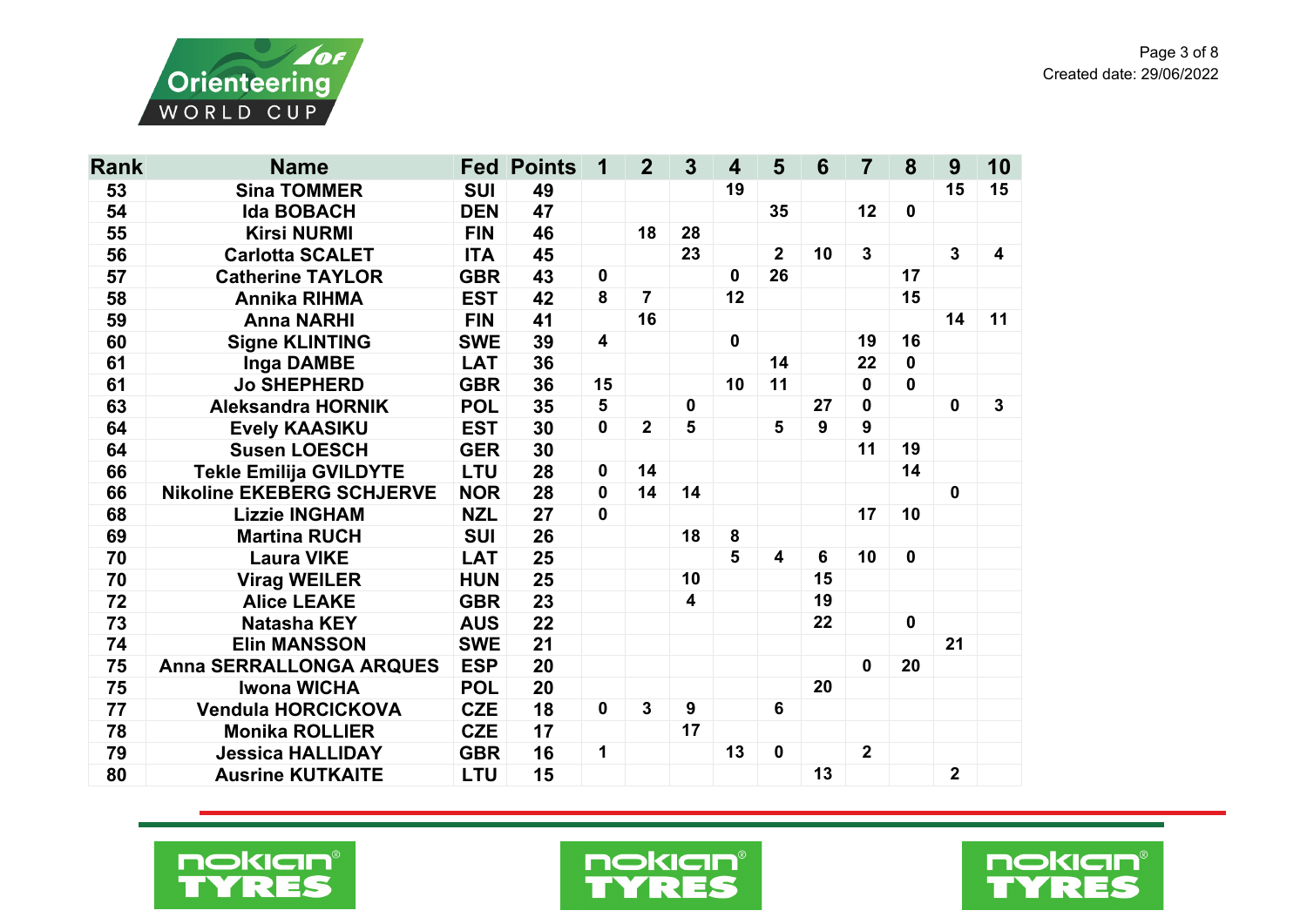



| <b>Rank</b> | <b>Name</b>                      |            | <b>Fed Points</b>       | 1            | $\overline{2}$  | $\mathbf{3}$   | $\overline{\mathbf{4}}$ | 5            | 6              | $\overline{7}$ | 8                       | 9           | 10 |
|-------------|----------------------------------|------------|-------------------------|--------------|-----------------|----------------|-------------------------|--------------|----------------|----------------|-------------------------|-------------|----|
| 81          | <b>Kristina IVANOVA</b>          | <b>BUL</b> | 14                      |              |                 | 0              | 14                      |              |                |                |                         |             |    |
| 81          | <b>Lea VERCELLOTTI</b>           | <b>FRA</b> | 14                      |              |                 | 6              |                         | $\mathbf 0$  | 8              |                |                         |             |    |
| 83          | <b>Barbora ZHANALOVA</b>         |            | 13                      |              |                 |                |                         |              |                |                |                         | 13          |    |
| 83          | <b>Kerstin ULLMANN</b>           |            | 13                      | $\mathbf{0}$ |                 | 13             |                         | $\mathbf 0$  |                |                |                         |             |    |
| 85          | <b>Laura ROBERTSON</b>           | <b>NZL</b> | 12                      |              |                 | $\mathbf 0$    |                         |              | 12             |                |                         |             |    |
| 85          | <b>Josefin TJERNLUND</b>         | <b>SWE</b> | 12                      |              |                 | 12             | $\mathbf 0$             |              |                |                |                         |             |    |
| 87          | <b>Tessa STRAIN</b>              | <b>GBR</b> | 11                      |              |                 |                |                         |              |                |                |                         | 11          |    |
| 87          | <b>Vendula HALDIN</b>            | <b>CZE</b> | 11                      |              |                 |                |                         |              |                |                | 11                      |             |    |
| 87          | <b>Louise ORAM</b>               | <b>CAN</b> | 11                      |              |                 |                |                         |              |                | 4              | $\overline{7}$          |             |    |
| 87          | <b>Ona RAFOLS PERRAMON</b>       | <b>ESP</b> | 11                      |              |                 |                |                         |              | 11             |                |                         |             |    |
| 91          | Sanni ELO                        | <b>FIN</b> | 10                      | 6            |                 |                |                         |              |                |                |                         | 4           |    |
| 92          | <b>Eva KABATHOVA</b>             | <b>CZE</b> | $\boldsymbol{9}$        |              | 9               |                |                         |              |                |                |                         |             |    |
| 93          | <b>Christine KIRCHLECHNER</b>    | <b>ITA</b> | 8                       |              |                 |                |                         |              |                |                | 8                       |             |    |
| 93          | <b>Hanna WISNIEWSKA</b>          | <b>POL</b> | $\overline{\mathbf{8}}$ | $\mathbf 0$  | $6\phantom{1}6$ |                | $\mathbf 0$             | $\mathbf 0$  |                | $\mathbf 0$    | $\overline{2}$          | $\mathbf 0$ |    |
| 95          | <b>Olga BALABANOVA</b>           | <b>UKR</b> | $\overline{7}$          | $\mathbf 0$  |                 |                | $\mathbf 0$             |              | $\overline{7}$ |                | $\mathbf 0$             |             |    |
| 96          | <b>Anna NILSSON SIMKOVICS</b>    | <b>AUT</b> | $6\phantom{1}$          | $\mathbf{0}$ |                 |                |                         |              |                |                |                         | 6           |    |
| 97          | <b>Vanessa ROUND</b>             | <b>AUS</b> | 5                       |              |                 |                |                         |              |                | 5              |                         |             |    |
| 97          | <b>Violeta FELICIANO SANJUAN</b> | <b>ESP</b> | $\overline{\mathbf{5}}$ |              |                 |                |                         |              | $5\phantom{1}$ |                |                         |             |    |
| 97          | <b>Emilie WESTLI ANDERSEN</b>    | <b>NOR</b> | 5                       |              |                 |                |                         |              |                |                |                         | 5           |    |
| 100         | <b>Arntraut GOETSCH</b>          | <b>GER</b> | $\overline{\mathbf{4}}$ |              |                 |                |                         |              |                |                | $\overline{\mathbf{4}}$ |             |    |
| 100         | <b>Mariana MOREIRA</b>           | <b>POR</b> | $\overline{\mathbf{4}}$ |              |                 |                |                         |              | 4              |                | $\mathbf 0$             |             |    |
| 100         | <b>Miia NIITTYNEN</b>            | <b>FIN</b> | $\overline{\mathbf{4}}$ | $\mathbf 0$  |                 |                | $\overline{\mathbf{4}}$ |              |                |                |                         |             |    |
| 100         | <b>Michaela OMOVA</b>            | <b>CZE</b> | $\overline{\mathbf{4}}$ | $\mathbf{3}$ |                 |                | 1                       |              |                |                |                         |             |    |
| 104         | <b>Regina BERTOTI</b>            | <b>HUN</b> | $\mathbf 3$             | 0            |                 |                |                         |              |                |                | $\mathbf{3}$            |             |    |
| 104         | <b>Antoniya GRIGOROVA</b>        | <b>BUL</b> | $\frac{3}{3}$           |              |                 | $\mathbf 3$    |                         |              |                |                |                         |             |    |
| 104         | <b>Kristina TRIMAKE</b>          | <b>LTU</b> |                         |              |                 |                |                         | $\mathbf{3}$ |                |                |                         |             |    |
| 104         | <b>Imogene SCOTT</b>             | <b>NZL</b> | $\overline{\mathbf{3}}$ |              |                 |                |                         |              | $\mathbf{3}$   |                | $\mathbf 0$             |             |    |
| 104         | <b>Ildiko SZERENCSI</b>          | <b>HUN</b> | $\overline{\mathbf{3}}$ | 0            |                 | $\overline{2}$ |                         |              |                | 1              |                         |             |    |





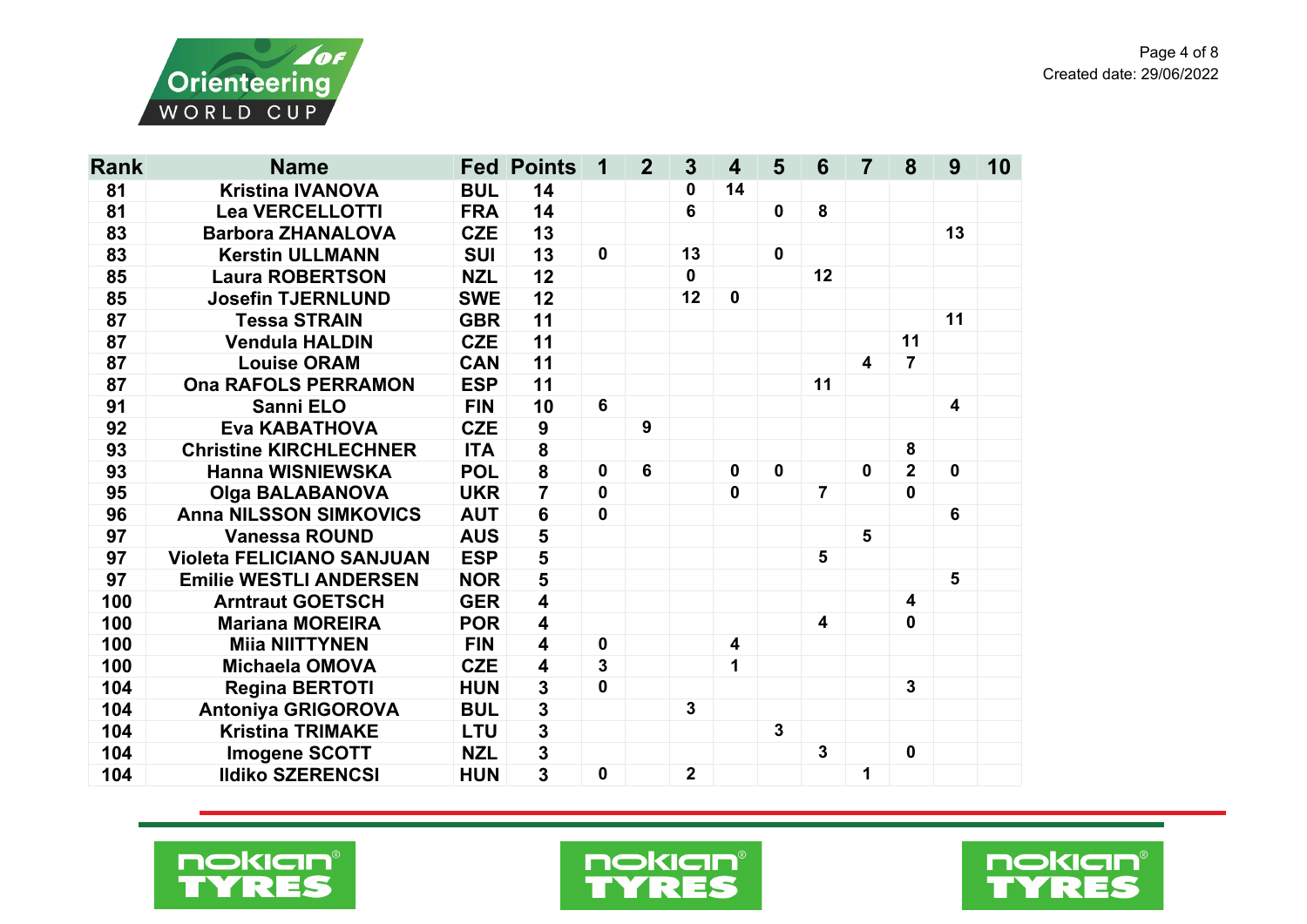



| <b>Rank</b> | <b>Name</b>                        |            | <b>Fed Points</b> | 1           | $\overline{2}$ | $\mathbf{3}$ | $\boldsymbol{4}$ | 5           | 6              | $\overline{7}$ | 8           | 9            | 10 |
|-------------|------------------------------------|------------|-------------------|-------------|----------------|--------------|------------------|-------------|----------------|----------------|-------------|--------------|----|
| 109         | <b>Sandra GROSBERGA</b>            | <b>LAT</b> | $\boldsymbol{2}$  |             |                |              |                  | 0           | $\overline{2}$ |                |             |              |    |
| 109         | <b>Lisa HOLER</b>                  | <b>SUI</b> | $\overline{2}$    |             |                |              | $\overline{2}$   |             |                |                |             |              |    |
| 111         | <b>Anja ARBTER</b><br><b>AUT</b>   |            | 1                 | $\mathbf 0$ |                |              | 0                | 1           |                | $\mathbf{0}$   |             | $\mathbf{0}$ |    |
| 111         | <b>Iliana ILIEVA</b><br><b>BUL</b> |            | 1                 |             |                |              |                  |             |                |                | 1           |              |    |
| 111         | <b>Anina BRUNNER</b>               | <b>SUI</b> | 1                 | $\mathbf 0$ | 1              |              |                  |             |                |                |             |              |    |
| 111         | <b>Magdalena TUZILOVA</b>          | <b>CZE</b> | 1                 |             |                |              |                  |             |                |                |             | 1            |    |
|             | <b>Jo ALLISON</b>                  | <b>AUS</b> | $\pmb{0}$         |             |                |              |                  |             |                | $\mathbf 0$    | $\mathbf 0$ |              |    |
|             | <b>Liga ARNIECE</b>                | <b>LAT</b> | $\mathbf 0$       |             |                |              |                  | $\mathbf 0$ |                |                |             |              |    |
|             | <b>Andrine BENJAMINSEN</b>         | <b>NOR</b> | $\mathbf 0$       | $\mathbf 0$ |                |              |                  |             |                |                |             |              |    |
|             | <b>Lone Karin BROCHMANN</b>        | <b>NOR</b> | $\mathbf 0$       | $\mathbf 0$ |                | $\mathbf 0$  |                  |             |                |                |             | $\mathbf 0$  |    |
|             | <b>Aksana BUYAKOVA</b>             | <b>BLR</b> | $\mathbf 0$       | 0           |                |              |                  |             |                |                |             |              |    |
|             | <b>Hau Wah Brenda CHAN</b>         | <b>HKG</b> | $\mathbf 0$       |             |                |              |                  |             |                | $\mathbf 0$    |             |              |    |
|             | Weronika PODZINSKA                 | <b>POL</b> | $\mathbf 0$       | $\mathbf 0$ |                |              |                  |             |                |                |             |              |    |
|             | <b>Antoaneta DYAKSOVA</b>          | <b>BUL</b> | $\mathbf 0$       |             |                |              |                  |             |                | $\mathbf 0$    |             |              |    |
|             | <b>Marta FENCLOVA</b>              | <b>CZE</b> | $\mathbf 0$       |             |                | $\mathbf 0$  |                  |             |                |                |             |              |    |
|             | <b>Mojca FLERIN DREVENSEK</b>      | <b>SLO</b> | $\mathbf 0$       | $\mathbf 0$ |                |              |                  |             |                |                |             |              |    |
|             | <b>Esther GIL BROTONS</b>          | <b>ESP</b> | $\mathbf 0$       |             |                |              |                  |             |                | $\mathbf 0$    | $\mathbf 0$ |              |    |
|             | <b>Caroline GJOTTERUP</b>          | <b>DEN</b> | $\boldsymbol{0}$  | $\mathbf 0$ |                |              |                  |             |                |                |             | $\mathbf 0$  |    |
|             | <b>Liliana GOTSEVA</b>             | <b>BUL</b> | $\boldsymbol{0}$  |             |                |              |                  |             | 0              |                |             |              |    |
|             | <b>Ewa BERNACIAK</b>               | <b>POL</b> | $\mathbf 0$       | $\mathbf 0$ |                |              |                  |             |                |                |             |              |    |
|             | <b>Shuangyan HAO</b>               | <b>CHN</b> | $\mathbf 0$       |             |                |              |                  |             |                | $\mathbf 0$    | $\mathbf 0$ |              |    |
|             | Natallia HRYSHANAVA                | <b>BLR</b> | $\mathbf 0$       | $\mathbf 0$ |                |              |                  |             |                |                |             |              |    |
|             | <b>Adelka JAKOBOVA</b>             | <b>CZE</b> | $\mathbf 0$       | $\mathbf 0$ |                |              |                  |             |                |                |             |              |    |
|             | <b>Alexandra JOSPE</b>             | <b>USA</b> | $\mathbf 0$       |             |                |              |                  |             |                |                | $\mathbf 0$ |              |    |
|             | Sladjana PERAC                     | <b>SRB</b> | $\pmb{0}$         |             |                |              |                  |             |                | 0              | $\mathbf 0$ |              |    |
|             | Inga KAZLAUSKAITE                  | <b>LTU</b> | $\mathbf 0$       |             |                |              |                  |             |                | 0              |             |              |    |
|             | <b>Jolanta GANSSINGER</b>          | <b>POL</b> | $\mathbf 0$       | 0           |                |              |                  |             |                |                | $\mathbf 0$ |              |    |
|             | <b>Filomena KOVACS</b>             | <b>HUN</b> | $\mathbf 0$       | 0           |                |              |                  |             |                |                |             |              |    |





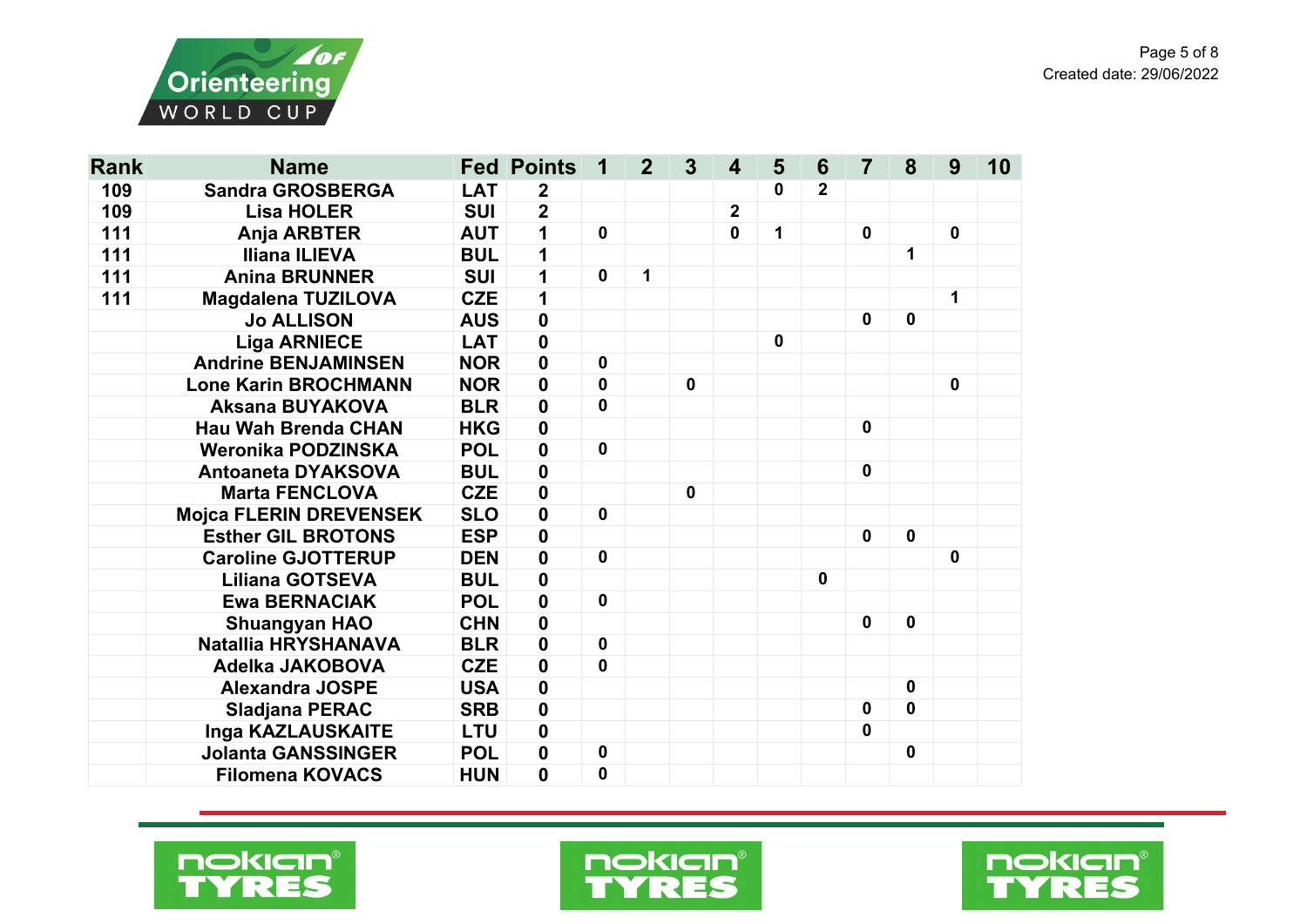

| <b>Rank</b> | <b>Name</b>                |            | <b>Fed Points</b> | 1           | $\overline{2}$ | $\mathbf{3}$ | 4           | 5           | 6           | 7            | 8           | 9           | 10 |
|-------------|----------------------------|------------|-------------------|-------------|----------------|--------------|-------------|-------------|-------------|--------------|-------------|-------------|----|
|             | Iryna LAPITSKAYA           | <b>BLR</b> | 0                 | 0           |                |              |             |             |             |              |             |             |    |
|             | <b>Wai Lan Iris LUI</b>    | <b>HKG</b> | 0                 |             |                |              |             |             |             |              | $\mathbf 0$ |             |    |
|             | <b>Kate MORRISON</b>       | <b>NZL</b> | 0                 |             |                |              |             |             |             | $\mathbf 0$  |             |             |    |
|             | <b>Patricia NIEKE</b>      | <b>GER</b> | $\mathbf 0$       | $\mathbf 0$ |                |              |             | $\mathbf 0$ |             |              |             | $\mathbf 0$ |    |
|             | <b>Irina NYBERG</b>        | <b>RUS</b> | 0                 | $\mathbf 0$ |                |              |             |             |             |              |             |             |    |
|             | <b>Niamh OBOYLE</b>        | <b>IRL</b> | 0                 |             |                |              |             |             |             | $\mathbf 0$  | $\mathbf 0$ |             |    |
|             | Nadezhda ORLOVA            | <b>RUS</b> | 0                 |             |                |              |             |             |             |              |             | $\mathbf 0$ |    |
|             | <b>Eneja OSTERMAN</b>      | <b>SLO</b> | $\mathbf 0$       | $\mathbf 0$ |                |              |             |             |             |              |             |             |    |
|             | <b>Sandra PAUZAITE</b>     | <b>LTU</b> | 0                 |             |                |              |             |             |             | $\mathbf 0$  | $\mathbf 0$ |             |    |
|             | <b>Olena PITIRIMOVA</b>    | <b>UKR</b> | 0                 | $\mathbf 0$ |                |              |             |             |             |              |             |             |    |
|             | <b>Lenka POKLOPOVA</b>     | <b>CZE</b> | 0                 |             |                |              | $\mathbf 0$ |             |             |              |             |             |    |
|             | <b>Kseniya POPOVA</b>      | <b>USA</b> | $\mathbf 0$       |             |                |              |             |             |             | $\mathbf 0$  |             |             |    |
|             | <b>Ekaterina NIKITINA</b>  | <b>RUS</b> | 0                 |             |                | $\mathbf 0$  |             |             |             |              |             |             |    |
|             | <b>Aislinn PRENDERGAST</b> | <b>AUS</b> | 0                 |             |                |              |             |             |             |              |             | $\mathbf 0$ |    |
|             | <b>Olha PANCHENKO</b>      | <b>UKR</b> | 0                 |             |                |              |             |             |             | $\mathbf{0}$ |             |             |    |
|             | <b>Fanny ROCHE</b>         | <b>FRA</b> | 0                 |             |                |              |             |             |             |              |             | $\mathbf 0$ |    |
|             | <b>Sabine ROTHAUG</b>      | <b>GER</b> | 0                 |             |                |              |             |             |             | $\mathbf 0$  |             |             |    |
|             | <b>Sigrid RUUL</b>         | <b>EST</b> | $\mathbf 0$       | $\mathbf 0$ |                | $\mathbf 0$  |             |             |             |              |             |             |    |
|             | <b>Samantha SAEGER</b>     | <b>USA</b> | 0                 |             |                |              |             |             |             | $\mathbf 0$  | $\mathbf 0$ |             |    |
|             | <b>Nicole SCALET</b>       | <b>ITA</b> | 0                 | $\mathbf 0$ |                |              | $\mathbf 0$ |             |             |              |             | $\mathbf 0$ |    |
|             | <b>Liudmila SKINDER</b>    | <b>BLR</b> | 0                 | 0           |                |              |             |             |             |              |             |             |    |
|             | Inna SOMOVA                | <b>RUS</b> | 0                 | 0           |                | $\mathbf 0$  |             |             |             |              |             |             |    |
|             | <b>Kirsten STRAIN</b>      | <b>GBR</b> | 0                 | 0           |                |              | $\mathbf 0$ |             |             |              |             |             |    |
|             | <b>Alona USACHOVA</b>      | <b>UKR</b> | 0                 |             |                |              |             |             | $\mathbf 0$ |              | $\mathbf 0$ |             |    |
|             | <b>Kristina KRAJCIKOVA</b> | <b>SVK</b> | $\mathbf 0$       | $\mathbf 0$ |                |              |             |             |             |              |             |             |    |
|             | <b>Kerstin UIBOUPIN</b>    | <b>EST</b> | $\mathbf 0$       | $\mathbf 0$ |                |              | $\mathbf 0$ |             |             |              |             |             |    |
|             | <b>Charlotte WARD</b>      | <b>GBR</b> | 0                 |             |                | 0            |             |             | $\mathbf 0$ |              |             |             |    |
|             | <b>Szu Ying WU</b>         | <b>TPE</b> | 0                 |             |                |              |             |             |             | $\mathbf 0$  |             |             |    |





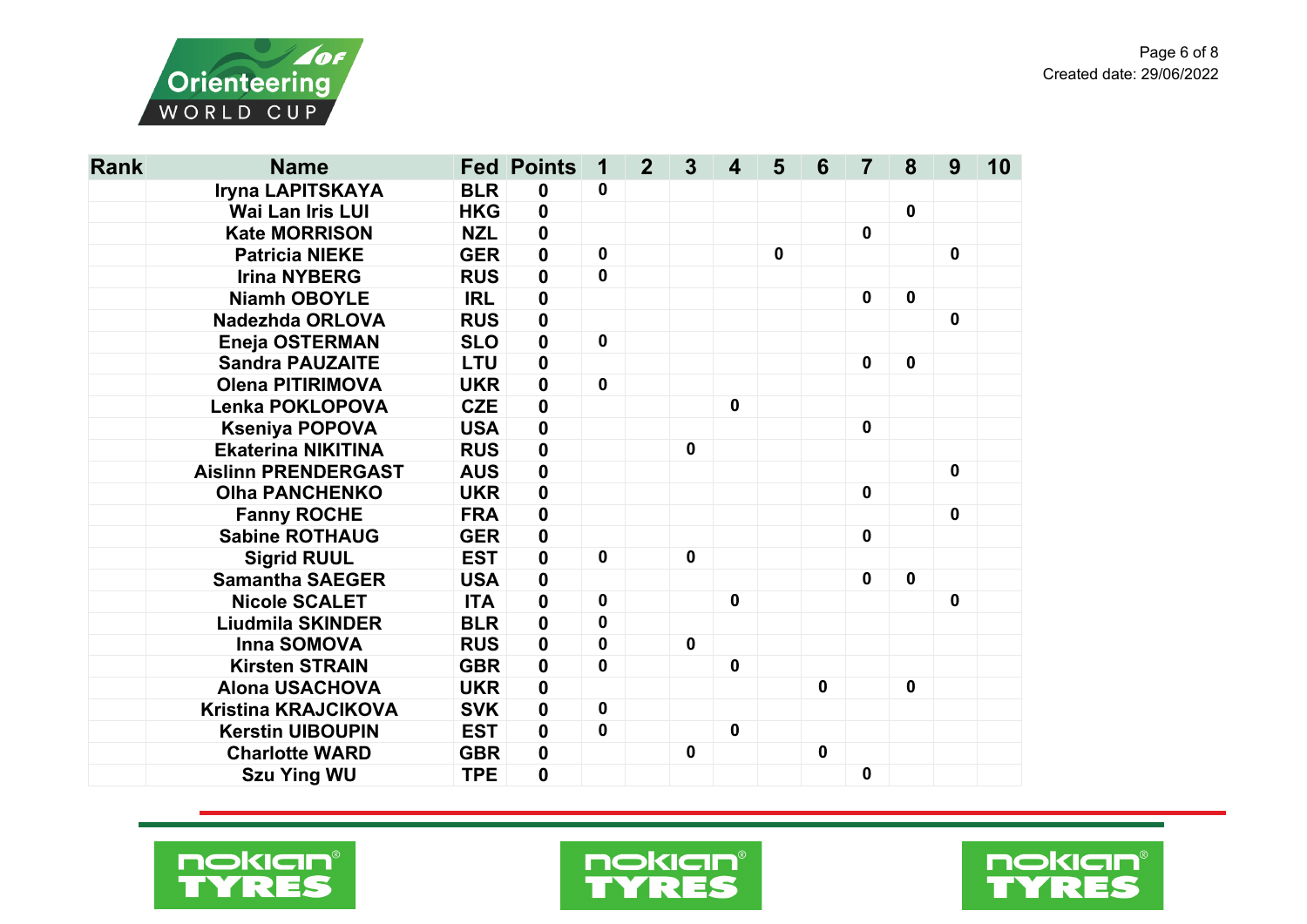

| <b>Rank</b> | <b>Name</b>                |            | <b>Fed Points</b> |             | $\mathbf{2}$ | 3           | 5 | 6            | 7           | 8            | 9 | 10 |
|-------------|----------------------------|------------|-------------------|-------------|--------------|-------------|---|--------------|-------------|--------------|---|----|
|             | <b>Kristina ZHURAVLEVA</b> | <b>BLR</b> | $\mathbf 0$       |             |              |             |   |              |             |              | 0 |    |
|             | <b>Tatsiana VOVERIENE</b>  | <b>LTU</b> | $\mathbf 0$       | $\mathbf 0$ |              |             |   | $\mathbf{0}$ |             |              |   |    |
|             | <b>Miri Thrane OEDUM</b>   | <b>DEN</b> | $\mathbf 0$       | $\mathbf 0$ |              |             |   |              |             |              |   |    |
|             | <b>Lilly GROSS</b>         | <b>SUI</b> | $\pmb{0}$         |             |              |             |   |              |             |              | 0 |    |
|             | <b>Carolina DELGADO</b>    | <b>POR</b> | $\boldsymbol{0}$  |             |              |             |   |              | 0           |              |   |    |
|             | <b>Dudu EROL</b>           | <b>TUR</b> | $\pmb{0}$         |             |              |             |   |              | 0           | $\mathbf 0$  |   |    |
|             | <b>Lauriane BEAUVISAGE</b> | <b>FRA</b> | $\boldsymbol{0}$  |             |              | $\mathbf 0$ |   |              |             |              | 0 |    |
|             | <b>Mirja PAVIC</b>         | <b>CRO</b> | $\pmb{0}$         |             |              |             |   |              | 0           | $\mathbf 0$  |   |    |
|             | <b>Eleonora DONADINI</b>   | <b>ITA</b> | $\pmb{0}$         | $\mathbf 0$ |              |             |   |              |             |              |   |    |
|             | <b>Lisa SCHUBNELL</b>      | <b>SUI</b> | $\pmb{0}$         | $\mathbf 0$ |              |             |   |              |             |              |   |    |
|             | <b>Maja MORAWSKA</b>       | <b>POL</b> | $\mathbf 0$       | 0           |              |             |   |              |             |              |   |    |
|             | <b>Maiki MAALBERG</b>      | <b>EST</b> | $\mathbf 0$       | $\mathbf 0$ |              |             |   |              |             |              |   |    |
|             | <b>Anna HAATAJA</b>        | <b>FIN</b> | $\boldsymbol{0}$  |             |              |             |   |              |             |              | 0 |    |
|             | Yoon sun CHA               | <b>KOR</b> | $\boldsymbol{0}$  |             |              |             |   |              | 0           |              |   |    |
|             | <b>Laura JOONAS</b>        | <b>EST</b> | $\mathbf 0$       |             |              |             |   |              | 0           |              |   |    |
|             | <b>Marianne HAUG</b>       | <b>EST</b> | $\boldsymbol{0}$  |             |              |             | 0 |              |             | $\mathbf{0}$ |   |    |
|             | <b>Svetlana RAIKOVA</b>    | <b>RUS</b> | $\boldsymbol{0}$  |             |              | $\mathbf 0$ |   |              |             |              |   |    |
|             | <b>Patricia SIEGERT</b>    | <b>GER</b> | $\boldsymbol{0}$  | $\mathbf 0$ |              |             |   |              |             |              |   |    |
|             | <b>Kaste RUTKAUSKAITE</b>  | <b>LTU</b> | $\boldsymbol{0}$  | $\mathbf 0$ |              |             |   |              |             |              |   |    |
|             | <b>Stella EFSTATHIOU</b>   | <b>CYP</b> | $\mathbf 0$       |             |              |             |   |              | $\mathbf 0$ |              |   |    |